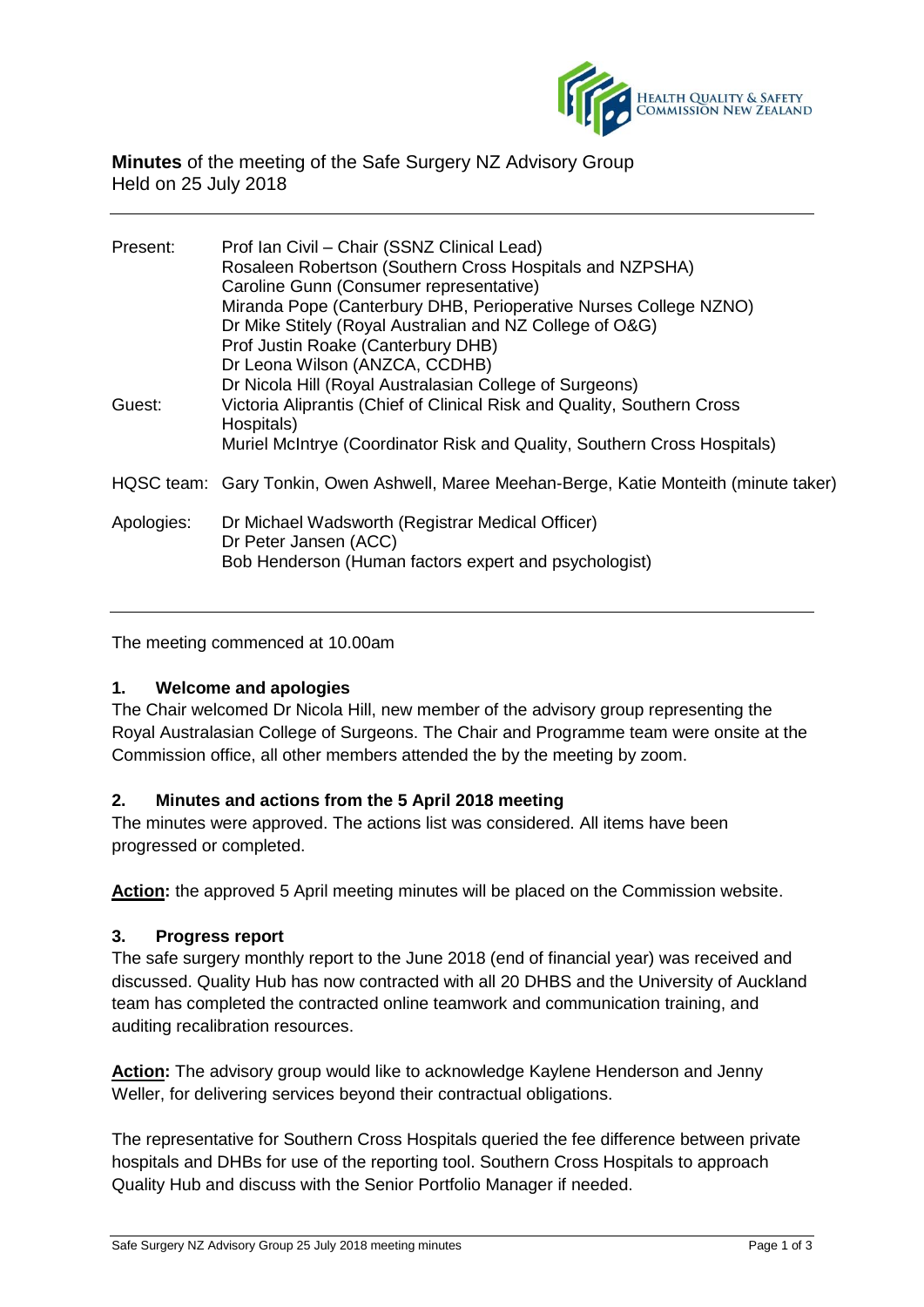The quarter one 2018 Quality Safety Marker (QSM) report has been published on the website. The latest QSM results were discussed. Some disappointment was expressed with the results, which may be a reflection of the programme having a low profile in those DHBs.

There are eight outlier DHBs. It was acknowledged that there are multiple reasons for the results and each DHB has its own issues. It is likely that recorded briefings may not yet fully represent the extent of briefings actually taking place. The overall total is not a fair representation of the current progress.

Action: the programme team will send a letter to DHB CMOs outlining their results and advising of the areas each DHB needs to focus on.

The idea of making consumers more aware of the (already publicly available) reporting was raised. This could include nudge approaches and how to use the data in a constructive way.

**Action:** The consumer representative agreed to work with the Commission's Partners in Care team and progress these ideas with the consumer network.

Briefings were acknowledged to be an important part of the programme. A quality measure associated with briefings might be needed in future, which would also help to further raise awareness of the programme. There is currently no validated marker. The focus could be on leadership.

**Action:** The RACS representative will research this further and report back to the group.

# **4. HealthCERT meeting update**

The Senior Portfolio Manager updated the advisory group on the Learning and Improvement Group's workshop with HealthCERT in April. The workshop was well attended by a range of auditors from the different Designated Audit Agencies. The Commission provided an overview of programme activities and areas of focus; and what we expect hospitals will have in place to implement the programmes effectively. The auditors talked about their processes they go through and the information they collect.

**Action:** Senior Portfolio Manager has a follow-up meeting with HealthCERT scheduled for Tuesday 31 July.

## **5. Programme Plan 2018/19**

The Senior Portfolio Manager outlined the finalised programme plan to the advisory group, which included their input from the April meeting.

Work is grouped under four key workstreams – Support DHB delivery through expert advice, tools and guidance; consistent measurement and analysis; alliances & networks; and raising awareness. Once live, the online auditor recalibration tools will need guidelines for the DHBs. A minimum of yearly but even better, recommend twice yearly recalibration is recommended.